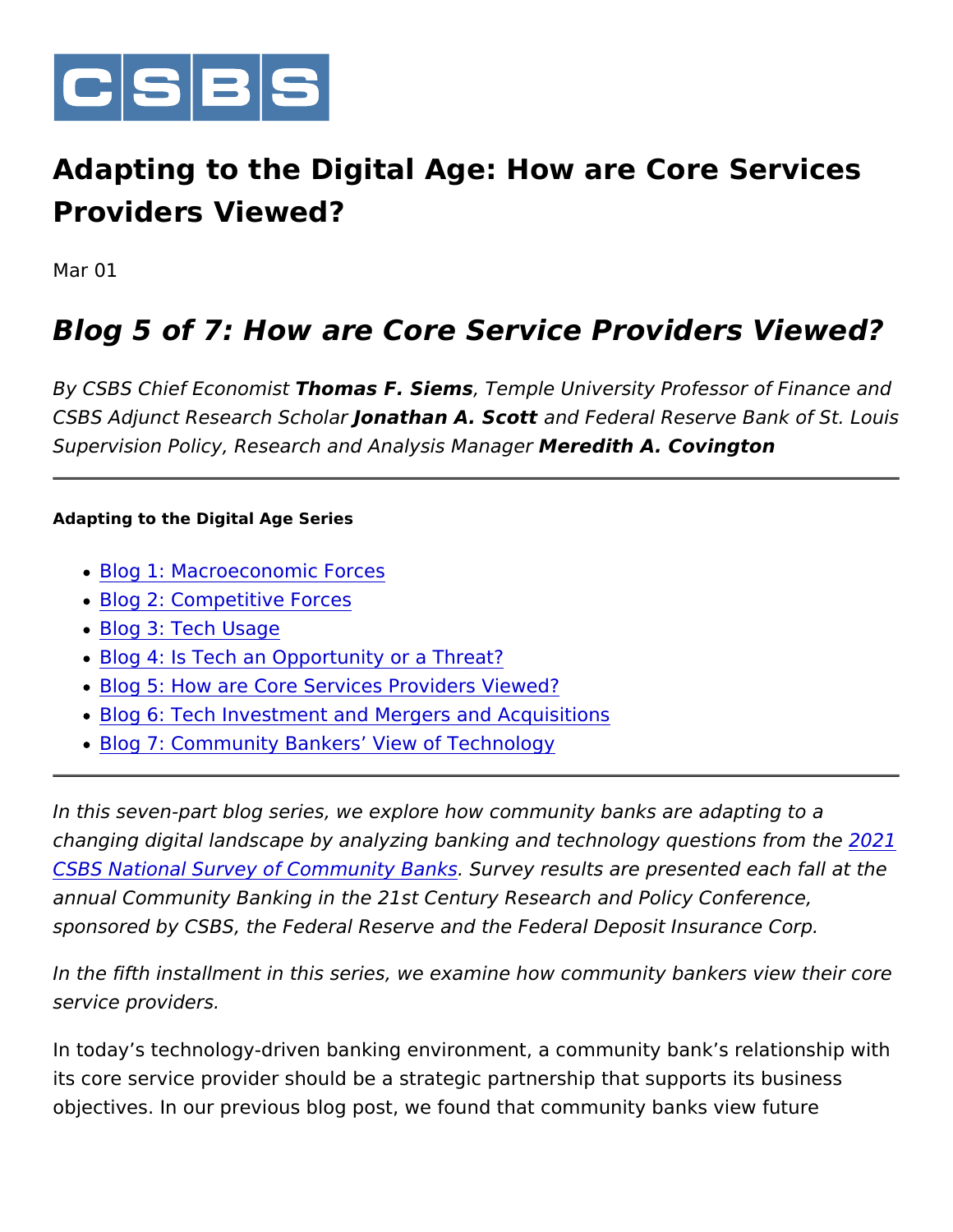technological innovation more as an opportunity than a threat, particularly for high techusage banks and larger banks. So, how satisfied are community banks with their core service provider?

## **Tech Spending**

The 2021 CSBS National Survey of Community Banks (Survey) provides a unique look at how community banks view their relationship with their CSPs. As shown in Chart 1, of the 213 banks that responded to a question about their provider of digital banking support, over half reported relying exclusively on their traditional core service provider (e.g., Jack Henry, FISERVE, or FIS). Over 30% reported they relied on their current core service provider and other providers, which likely includes vendors that provide specialized applications for mobile banking that "bolt on" to the core service provider platform (e.g., Q2). About 16% of those responding to the question reported they rely on their current core service provider but are seeking a fintech relationship, perhaps for a banking-as-aservice partnership. Only four respondents (two percent of those answering the question) reported that a fintech firm was their source of digital banking support and two responded that they use no external provider (presumably in-house only).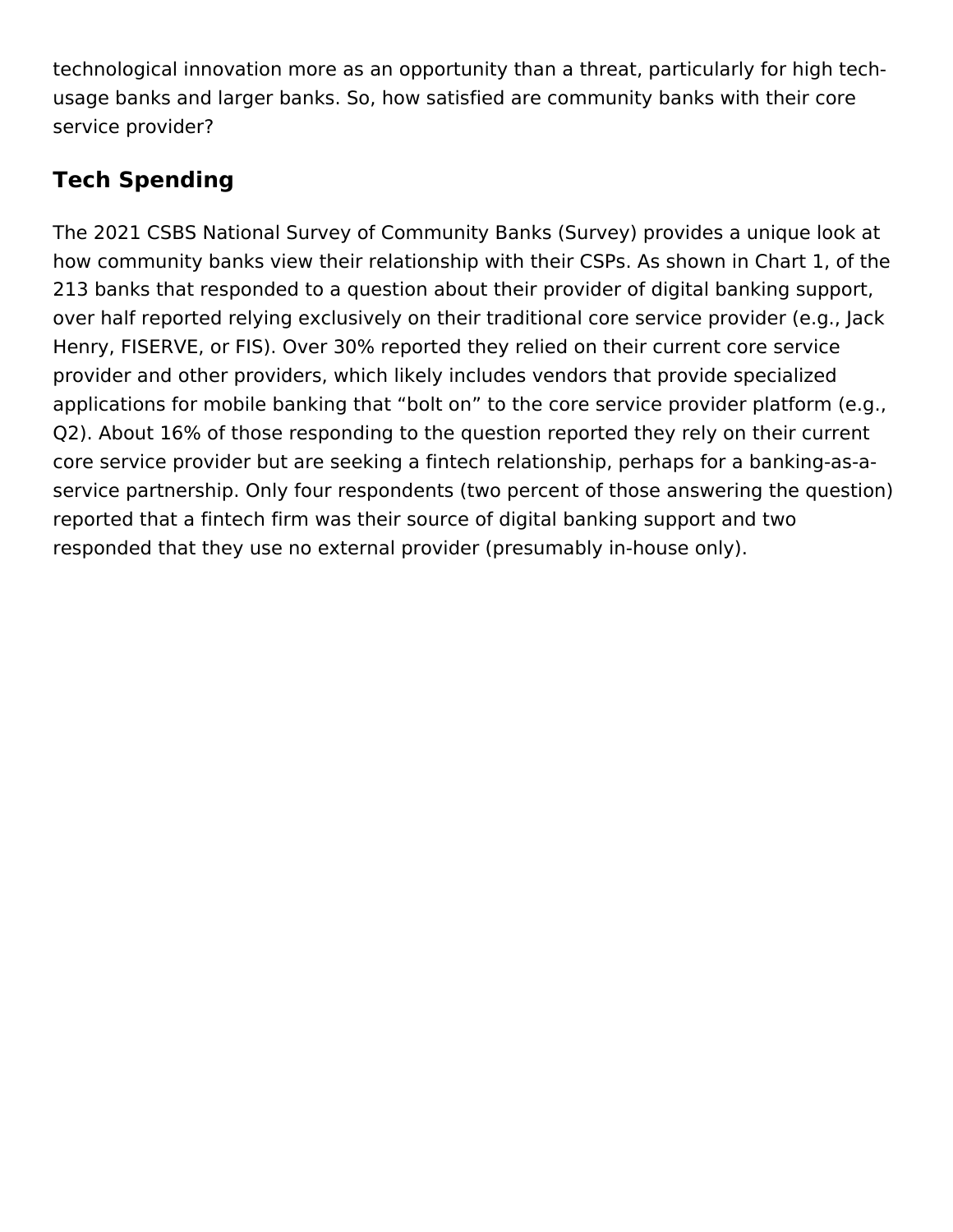

A more detailed perspective of the tech ecosystem comes from questions about service satisfaction with both outside and in-house core processing. The dimensions of satisfaction include cost, speed of innovation, tech sophistication, ability to roll out new products, customer service, compatibility with other vendors and contract flexibility. Unlike the question about provision of digital banking services, most of the survey respondents answered these questions. Using the responses to both sets of questions (outside versus in-house), Chart 2 shows that approximately 82% rely primarily on an external core processor only, 12% rely on in-house core processing only, and 5% use both.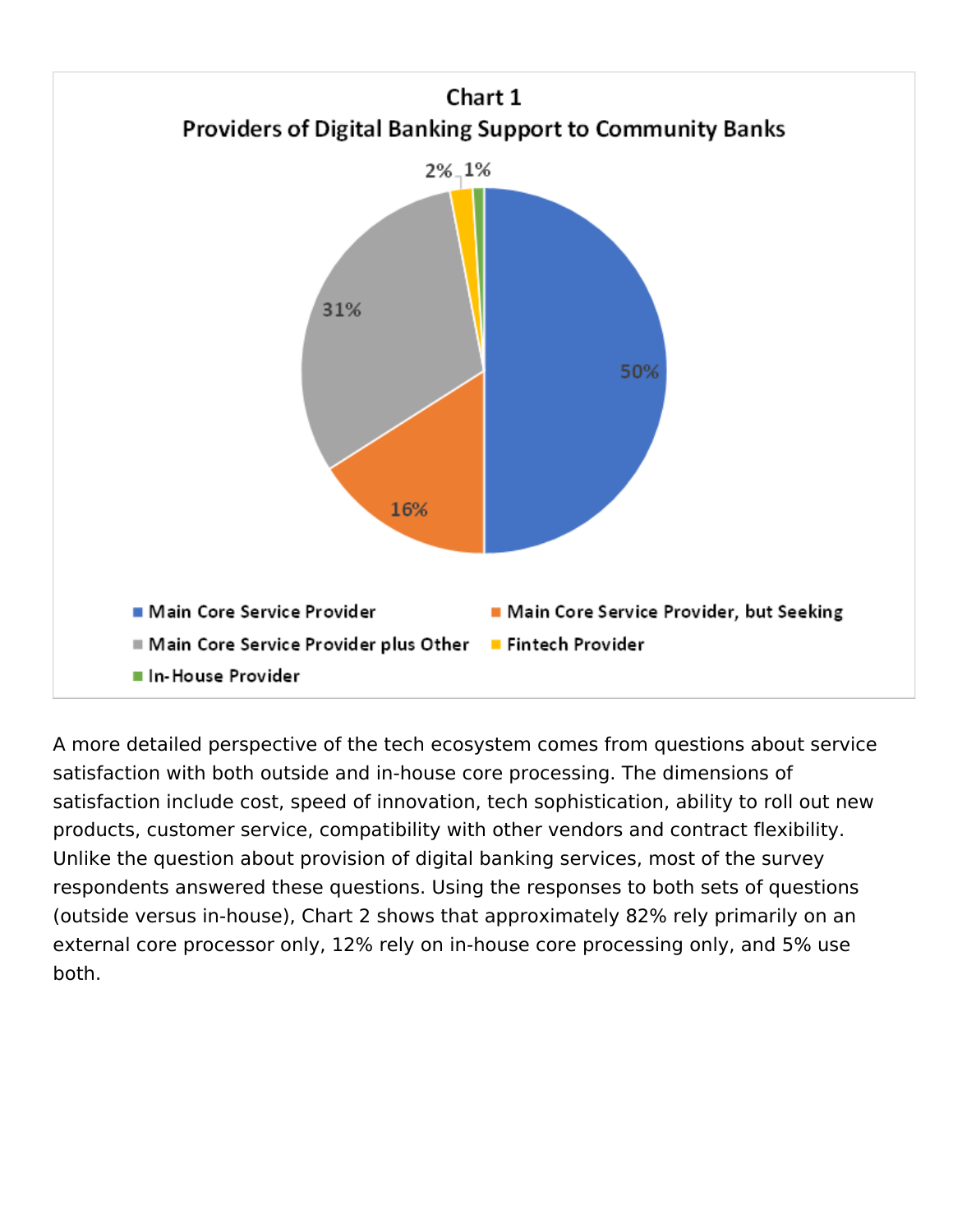

For banks relying on external core service providers only, Chart 3 shows net satisfaction (defined here by subtracting the percentage of responses for "very satisfied and "satisfied" from the percentage that are "dissatisfied" and "very dissatisfied") for each of the nine service dimensions included in the Survey. External core service providers were ranked highest for risk management (81%), security (73%), and tech sophistication (41%) and lowest for contract flexibility (-21%), cost (-8%) and innovation speed (5%).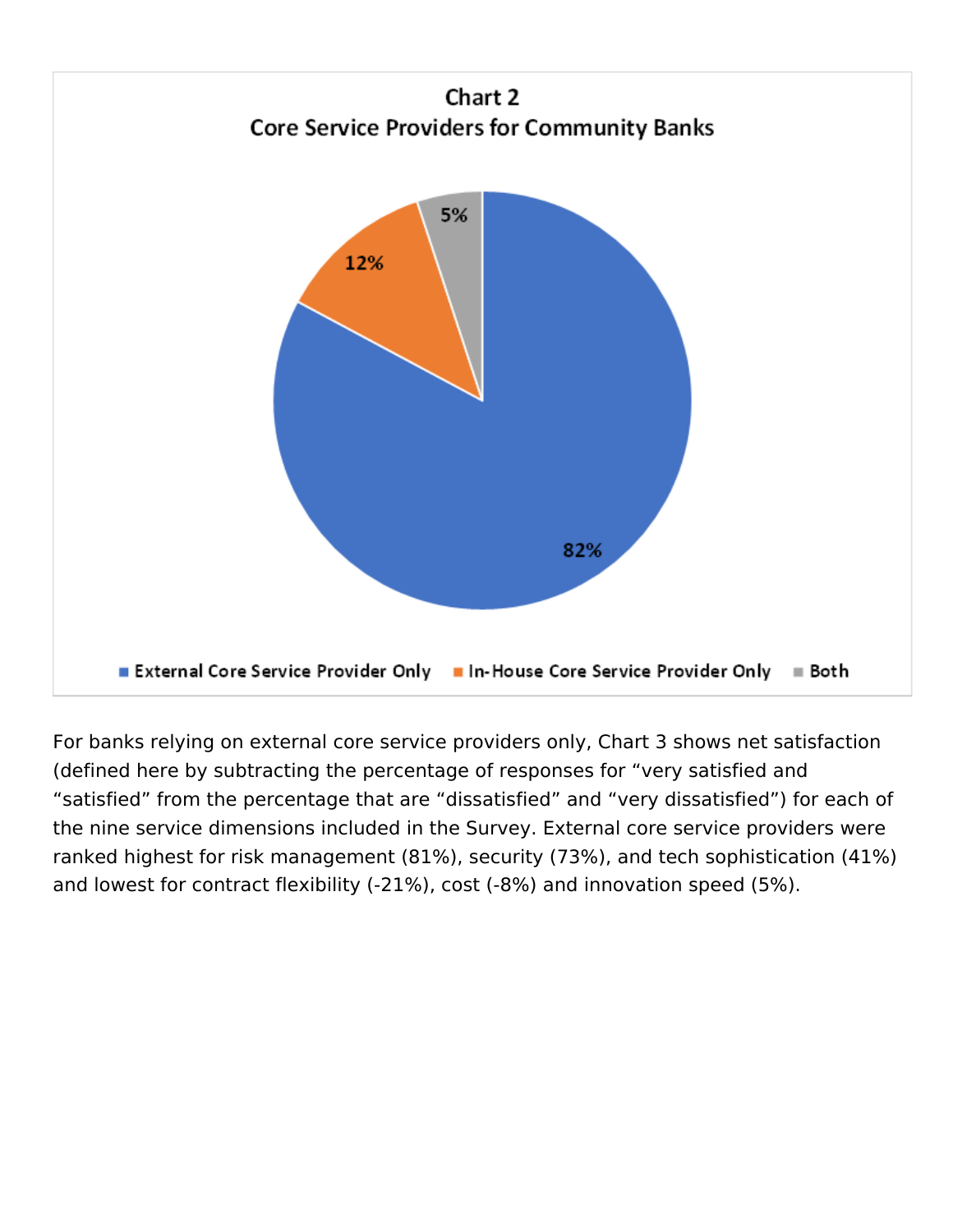## **Ne**

## ercent Dissatisfied) 75 55 nont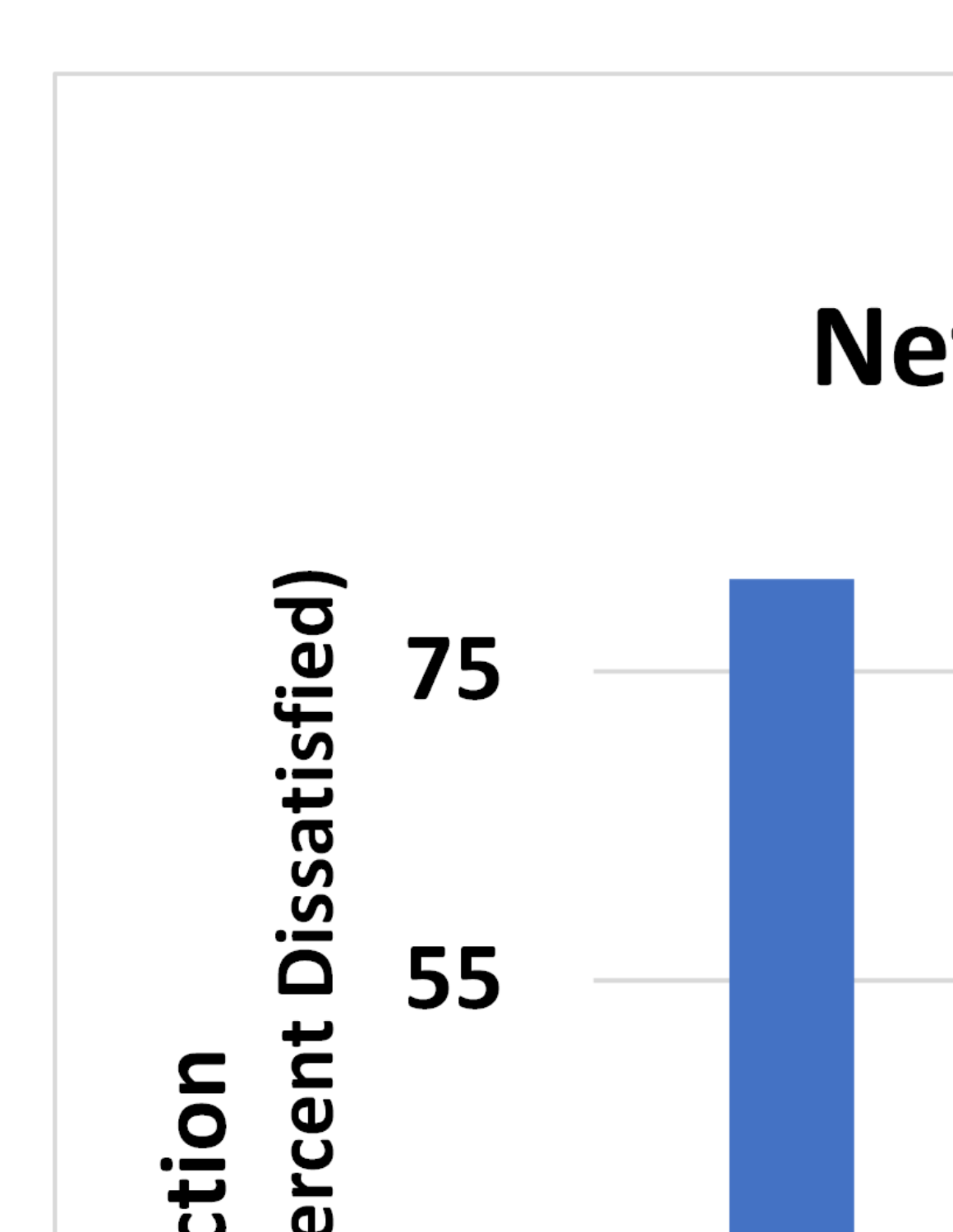No strong association was found with tech usabgleogfsoereaoduerferaintlicen of tech usage) and net satisfaction with external core service provide satisfaction with innovation speed is higher for smaller community million in assets (52% versus 43% overall), while larger banks over are more dissatisfied (50% versus 38% overall). These institutions competition from banks that are more tech-enabled in their product

Net satisfaction for internal core service providers differs in some in Chart 4. Although it is a much smaller sample of banks, across a satisfaction is lower for internal processing versus external core service  $\mathbf{r}$ including cost and contract flexibility. Internal core service provide for security (66%), risk management (58%), and tech sophistication cost (-17%), contract flexibility (-15%), and innovation speed (-11%).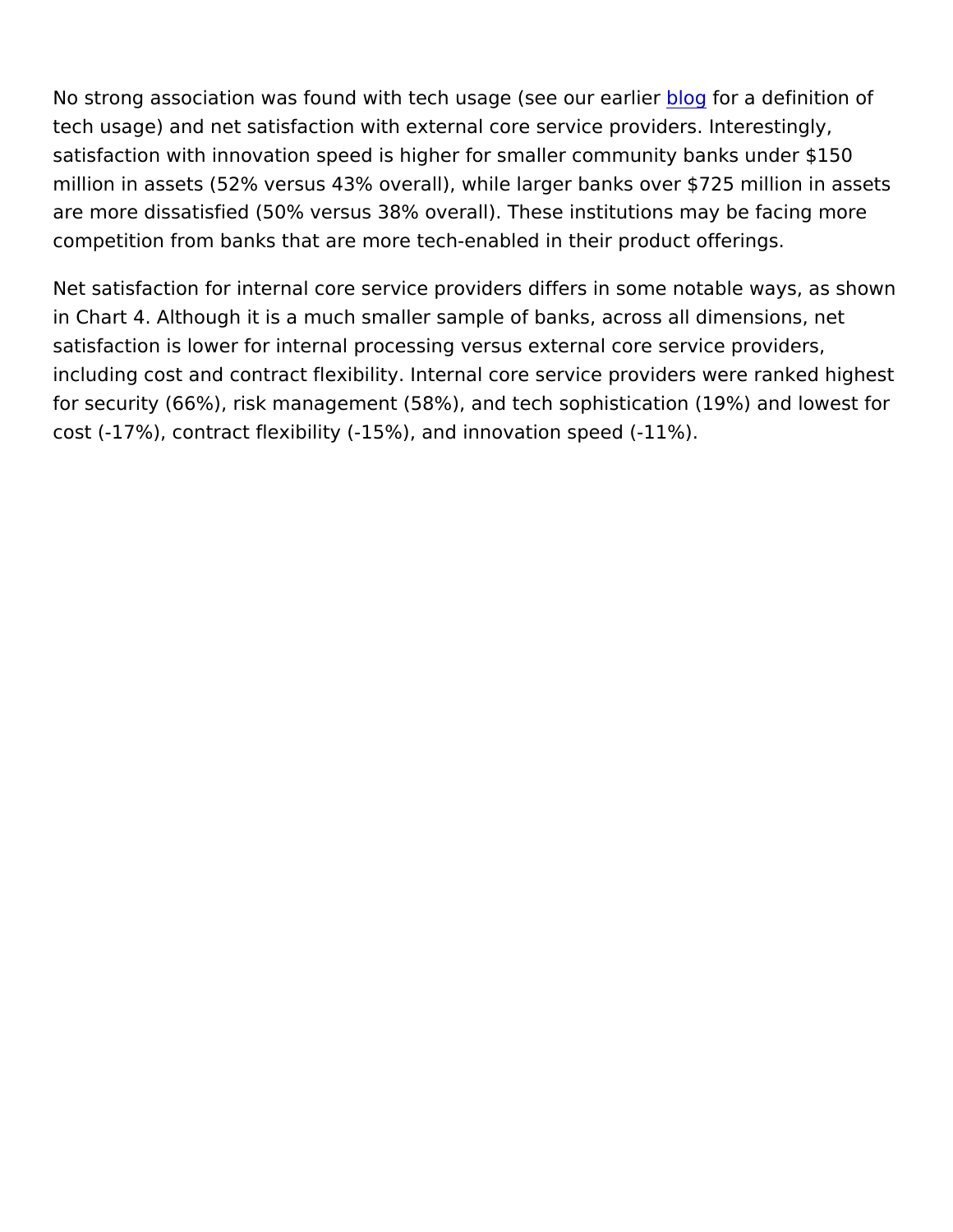# ercent Dissatisfied) nonta

## 75 55